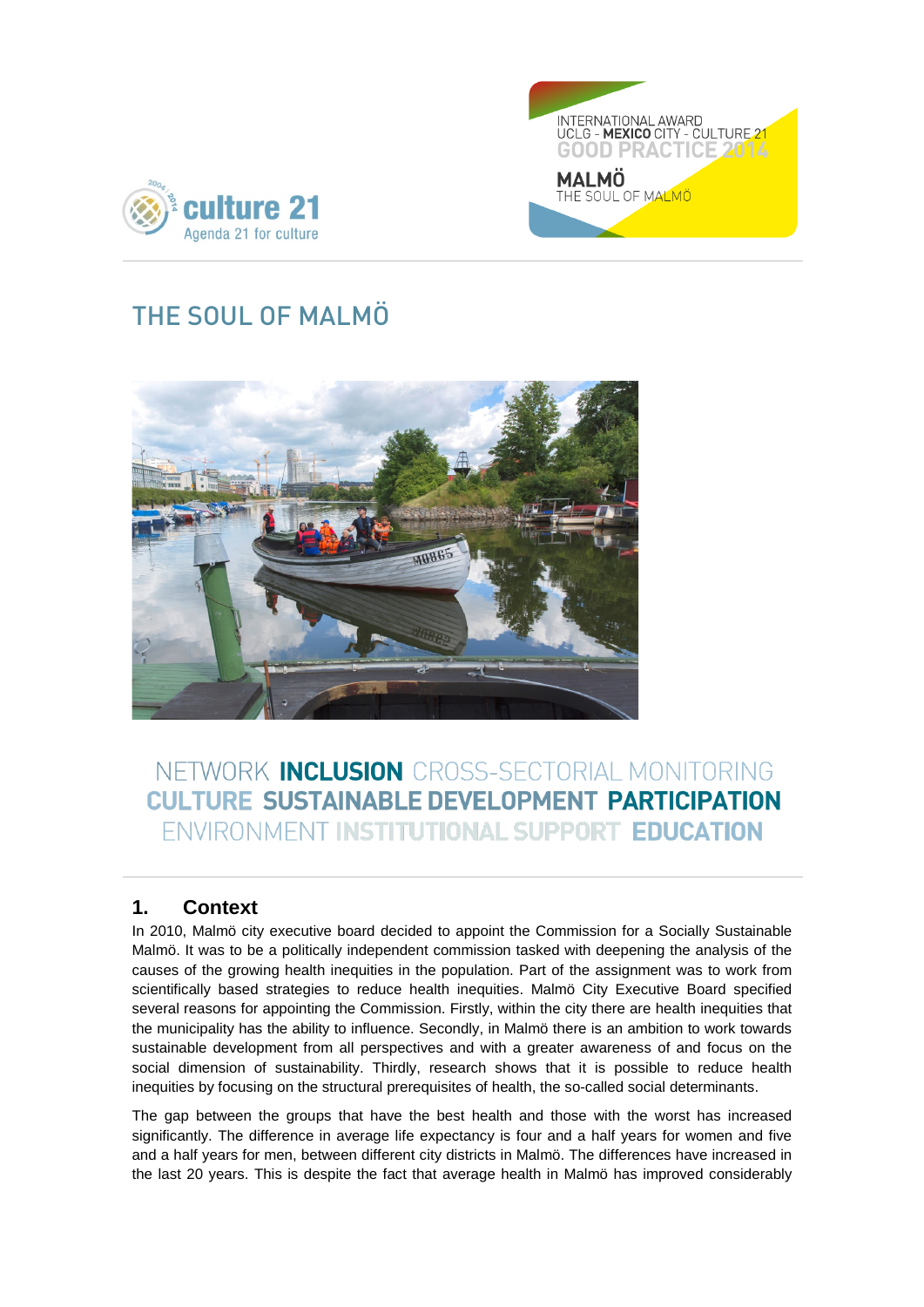during the same period. The development of health and welfare has been followed by means of annual welfare reports. At the same time there is a strong ambition among decision-makers to create an ecological, economical and socially sustainable city. The core assignment of the commission is interpreted as being the same as turning Malmö into a socially sustainable city, which is why the Commission is named The Commission for a Socially Sustainable Malmö.

Given the large differences in people's living conditions the commission was inclined to elaborate why the contrasts have not become even greater. The answer may partly be Malmö's vibrant cultural sector, but also the voluntary sector with all its associations and independent organizations. The culture sector and voluntary sector act as bonding cement – bonding the city together and affecting people's health, participation and sense of cohesion. The researchers of the commission find that social integration and sense of participation are unlike system integration and actual participation, which encompasses for example having a job, being a citizen or going to school. Central to both these perspectives is the concept of trust. Strengthened trust is a sure way to achieve increased security, health and well-being. The Commission sides with the broadened concept of culture, which involves individual creativity, artistic expression, nature and the environment. Culture in this sense thus means not only participation in traditional cultural events but also artistic self-expression in various forms; culture concerns participation, involvement, security and trust.

## **2. Malmö and culture**

A local cultural policy is the so called Kulturuppdraget (The Culture Assignment) which is a political mandate given to  $ISU$  – Institute for Sustainable Development – by the Municipality in 2011– "to examine culture as the  $4<sup>th</sup>$  dimension of sustainable urban development". The institute is a joint venture between [the City a](http://www.malmo.se/english)nd [Malmö University](http://www.mah.se/english) and deals with urban sustainability in a holistic sense; which includes ecological, economic, social and cultural issues. The culture department is a member of the board of ISU and through the assessments and suggestions of the Malmö Commission as well as initiatives taken over time; the department takes actions with a deliberate holistic view of the city and its civil society and cultural life.

INVESTING IN THE CITIZENS OF MALMÖ MUST BE SEEN IN A HOLISTIC VIEW. THE NEW CULTURE STRATEGY AIMS TO CREATE ENVIRONMENTS WHERE ARTISTS MAY MAINTAIN SUSTAINABLE COLLABORATIVE INITIATIVES.

In 2005 Malmö established the K21 network – "Culture and Agenda 21". It was initiated by The Environmental Department together with the NGO (Non-Governmental organization) MANC (Man, Art, Nature, Culture). K21 developed to consist of different organizations such as Malmö University, ISU, Damanco or the cultural department. The network arranged events where culture and sustainable development were discussed. In 2011 it became part of ISU and the Cultural assignment.

During 2013 Malmö developed a Local Cultural Strategy that is now politically acknowledged and is to be implemented. It was developed, together with hundreds of citizens, answering to local governance as a joint responsibility.

In 2010, Malmö adopted a plan of action to combat discrimination. The Action Plan against Discrimination aims to highlight and tackle discrimination and promote human rights and equality. In 2012 a new action plan was developed. It focuses on Malmö's efforts to address the rights of national minorities and to support human rights. It may be seen as an important complement to the previous one. In its drafting, the city office has identified a number of areas that are particularly important in Malmö's efforts to address the rights of national minorities, mainly through a mapping conducted by the city office in 2011 and that took basis of the current legislation and the obligations of the municipality in relation to this.

Through the shelter city for persecuted artist programme the city acknowledges cultural rights as an integral part of human rights. "No one may invoke cultural diversity to infringe upon the human rights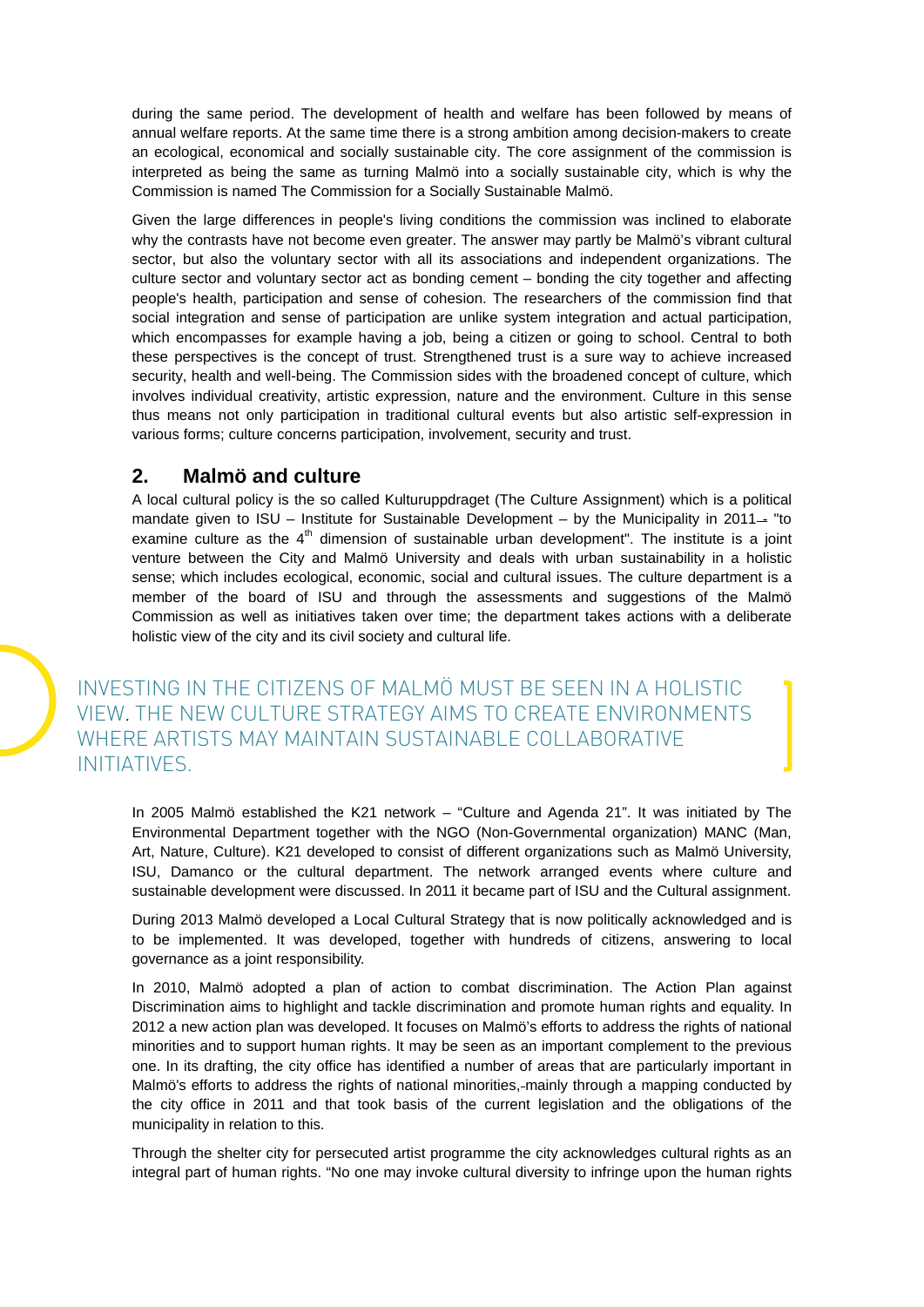guaranteed by international law, nor to limit their scope." It also involves mechanisms, instruments and resources to guarantee freedom of speech. For 5 years, the Cultural department has for been part of the overall development of the city and creates a new central role of culture, which gives legitimacy of cultural policies. Diversity of cultural expressions brings wealth. A wide cultural ecosystem, with diversity of origins, actors and content, comes along with dialogue, coexistence as basic principles for the dynamics of citizen relationships and public spaces as cultural spaces.

## **3. Aim, goals and implementation of the project**

## 3.1. Main goal

Alongside the work of the commission, over recent years the different departments of the city have worked with inclusive methods to secure all citizens' participation. "All are invited to join" – is the Soul of Malmö. Through culture we can understand the mechanisms that are at work in the fundamental change and new development of a city. Culture in every sense, is the platform where we are invited to communicate, reflect and react to complex changes in society. It is vital that our whole city is such a platform and has the imprint of respect, equally and free speech.

## 3.2. Actions

The goal is to create an inclusive and expansive city with cultural politics, relevant to all citizens. Human rights and the right to free expression and constructive dialogues are imperative to the city and the cultural life and are built through a common work for gender equality, struggle against racism and xenophobia and understanding of how power relations are constructed as well as knowledge regarding the mechanisms leading to social exclusion. Some of the main actions are:

- Setting up the Malmö Commission
- The Area Program
- The Culture Assignment
- Education for sustainable development
- Malmö Summer Stage
- The Malmö Festival
- Ung i Sommar (summer internships for the youth)
- Science Center Malmö
- The culture strategy 2014-2020
- Malmö safe haven for writers and artists at risk.



Some of the initiatives in more detail:

### **An overall political initiative to support 5 priority areas through "The Area Program"**

By supporting the development in 5 fallen behind areas of the city, the area programs aims to strengthen social and cultural sustainability. The Area Programs are a commitment for all Malmö city administrations, in regards to time and resources. The Culture Board has set aside a special budget to fund projects initiated both by the institutions and the independent culture organizations of the city.

### **Malmö Summer Stage "Sommarscen Malmö"**

Malmö Summer Stage "Sommarscen Malmö" is an award winning outdoor festival of performing arts.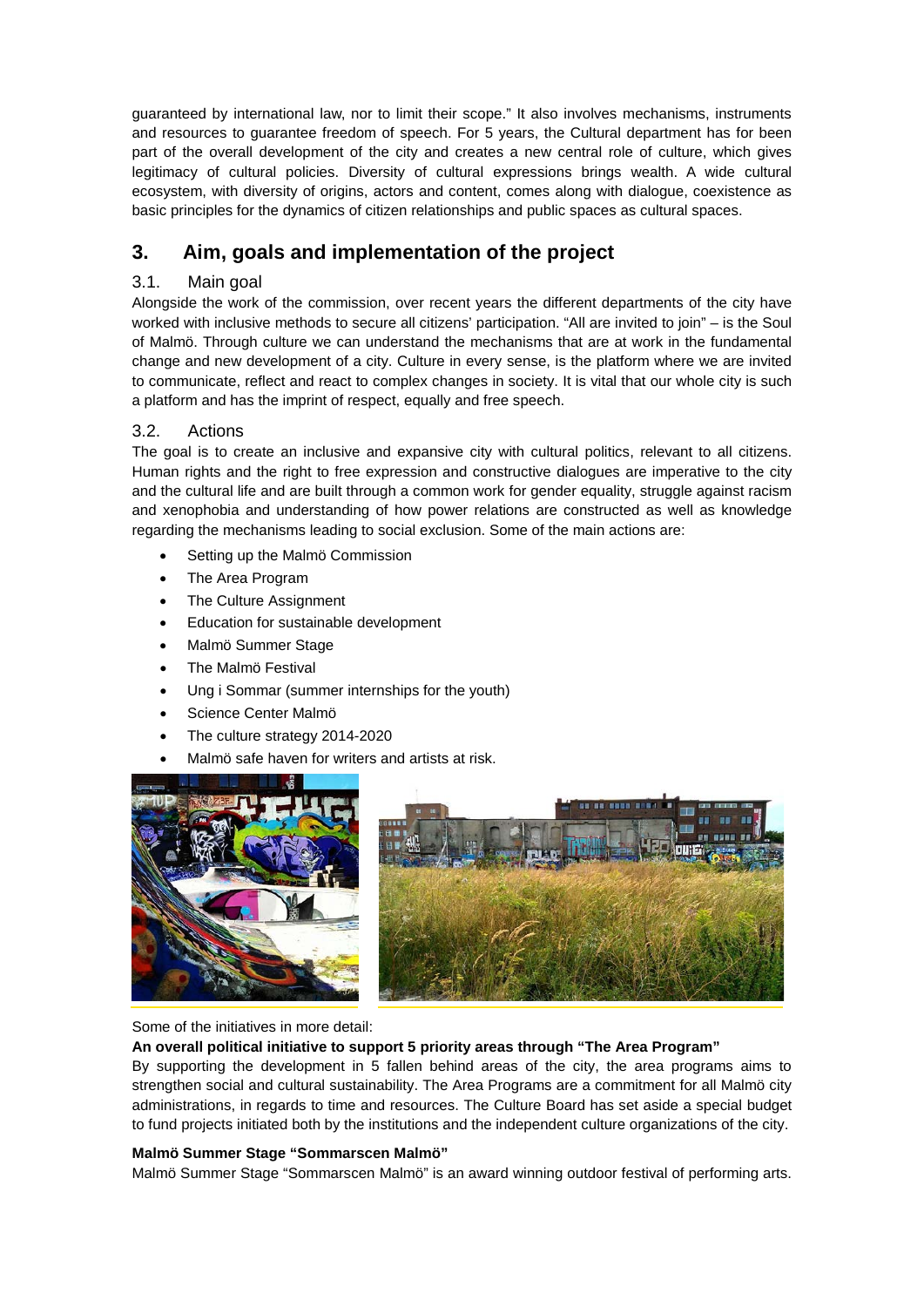High quality concerts, performances and cinemas are presented in 40 different sites and venues outdoors (open air theatre, park, urban environment...) and are all free of admission. Sommarscen Malmö is organized by the City of Malmö and reaches through the multifaceted spectrum of the civil society. Sommarscen offers up to 200 performances during two months every summer. Through culture as a tool, the city is discovered with new eyes

#### **Science Center Malmö**

Science Center Malmö's goal is to create a science educative center for sustainable development. The target group is young adults and the goal is to engage in natural science, technology and sustainable development through interaction between people, tactile interaction with exhibitions and objects, through interaction with apps and games. The overall aim is to contribute to the economic growth of Malmö and Skåne, though a cultural institution.

#### **Malmö ICORN-city**

Malmö ICORN-city was first initiated in 2010, as one of the first 4 shelter cities for persecuted artists in the country (www.icorn.org). It is based on a strong involvement of the civil society, to secure a safe haven for the invited writer. After the first guest writer had settled in Malmö, she presented the city museum with an idea to reread history from a feminist perspective and thus the collaborative project "100 years of immigrant women's life and work in Malmö" was introduced, with much involvement by many women of the civil society. In 2014 Malmö became the first city in the network to expand with a second shelter city programme, and a musician was invited for a two year residency.

A new strategy for culture is to be presented in the spring of 2014 and has been developed in close collaboration with the civil society. All the above mentioned actions are in progress. Some are ongoing activities, like Ung i Sommar, The Malmö Festival, Malmö Summer Stage. Objects faced in the implementation of The Culture Assignment were to join the top down- with a bottom up approach. Thereby, through culture as a tool, people are invited to discover the area. However in the implementation phase it was difficult to get landowners and contractors on board due to suspicion, misunderstandings as well as safety precautions. Subsequently the road map/vision of the project did not go hand in hand with the formal stakeholders of buildings and property.

HUMAN RIGHTS AND THE RIGHT TO FREE EXPRESSION AND CONSTRUCTIVE DIALOGUES ARE IMPERATIVE AND ARE BUILT THROUGH A COMMON WORK FOR GENDER EQUALITY, STRUGGLE AGAINST RACISM AND XENOPHOBIA AND UNDERSTANDING OF HOW POWER RELATIONS ARE CONSTRUCTED AS WELL AS KNOWLEDGE REGARDING THE MECHANISMS LEADING TO SOCIAL EXCLUSION.

The Cultural Assignment carried out in collaboration with NGO's, freelance-artists, citizens and students in terms of workshops, dialogues and developing of games, on regards to the testing of the role of cultural in urban development and regeneration. Key Note Speakers such as Mr Ferdinand Richard who is connected to Le Friche de la Belle Mai has been another collaboration partner as well as 9 other people from 5 different European Countries when for 4 full days together faced and work with a given challenge by ISU: "Culture and sustainable urban development - case study area: Norra Sorgenfri, Malmö. Some of the obstacles of the different projects within the full policy "The Soul of Malmö" are budget related to dependence on funding from EU, others are in some respect dependent on the outcome of this year's municipal election in September in Malmö and others relate directly to the UN Decade of Education for Sustainable Development which will end 2014.

Following the recommendations of the Malmö Commission, the City Council recently decided to implement a social investment policy to close the gap in living conditions in the city. Investing in the citizens of Malmö must be seen in a holistic view. In the social investment policy the city will collaborate closer with civil society organizations, the universities and businesses. The new Culture Department gender equality strategy aims to open up the institutions for all citizens with a holistic and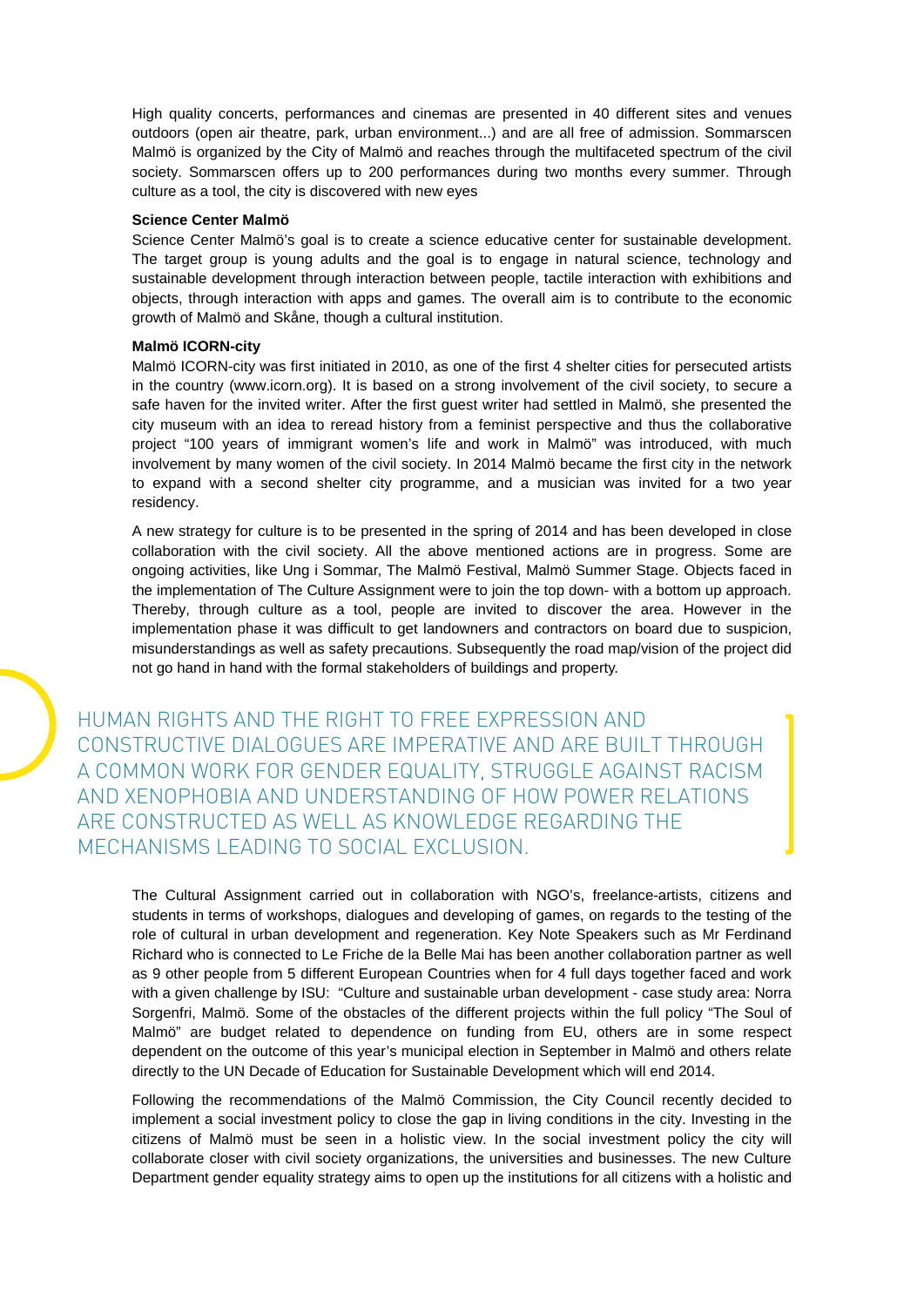critical view of normativity and inclusion. The new culture strategy aims to create environments where artists may maintain sustainable collaborative initiatives.

## **4. Impacts**

### 4.1. Impact on the local government

The Culture Department now takes part in the processes of urban development of Malmö. Science Centre – shift of perspective regarding what a museum is and how a city can use a museum using of the pedagogics staff to a general level of education on regards to entrepreneurship, growth i.e. connect culture and growth on a new level. Malmö Festival, one of the city's largest events, administrated and managed by a technical department i.e. the Streets and Parks Department.



## 4.2. Impact on culture and its local workers

Malmö has a tradition of a very rich and vibrant self-organized cultural sector, with of number of independent art galleries, theatre groups and thematic film festivals etc. With an understanding of the importance of the interaction between cultural institutions and an independent sector the Board prioritizes funding through grants and individual scholarships for artists. Also funded by the city are self-organized centres for artists working with textile, digital media, and large format constructions. Together this forms a well operating infra-structure and a creative and inclusive artistic environment.

### 4.3. Impact on the territory and on population

Malmö Sommarscen reaches a large audience from all sectors of society and all areas of the city, with its free and highly professional program through the summer. The shelter city for persecuted writers programme is a very practical way to work locally and globally for human rights and freedom of speech. The city invites a guest on a two year scholarship providing housing as well as local and international networks guarantees that the initiative cannot stop at rhetoric; the responsibility taken is proven through actions on the most personal level and in the international community.

MALMÖ HAS A TRADITION OF A VERY RICH AND VIBRANT SELF-ORGANIZED CULTURAL SECTOR. THE LOCAL CULTURAL POLICIES UNDERSTAND THE IMPORTANCE OF THE INTERACTION BETWEEN CULTURAL INSTITUTIONS AND AN INDEPENDENT SECTOR.

## 4.4. Cross-sectorial Impacts

Science Center Malmö: contributes to the economic growth, on a regional and local level, through engagement in the natural science, technology, education for sustainable development and entrepreneurship. For example: one part of the project educates young people to work as guides in the city and at the Science Center. The focus of Science Center Malmö is education or sustainable